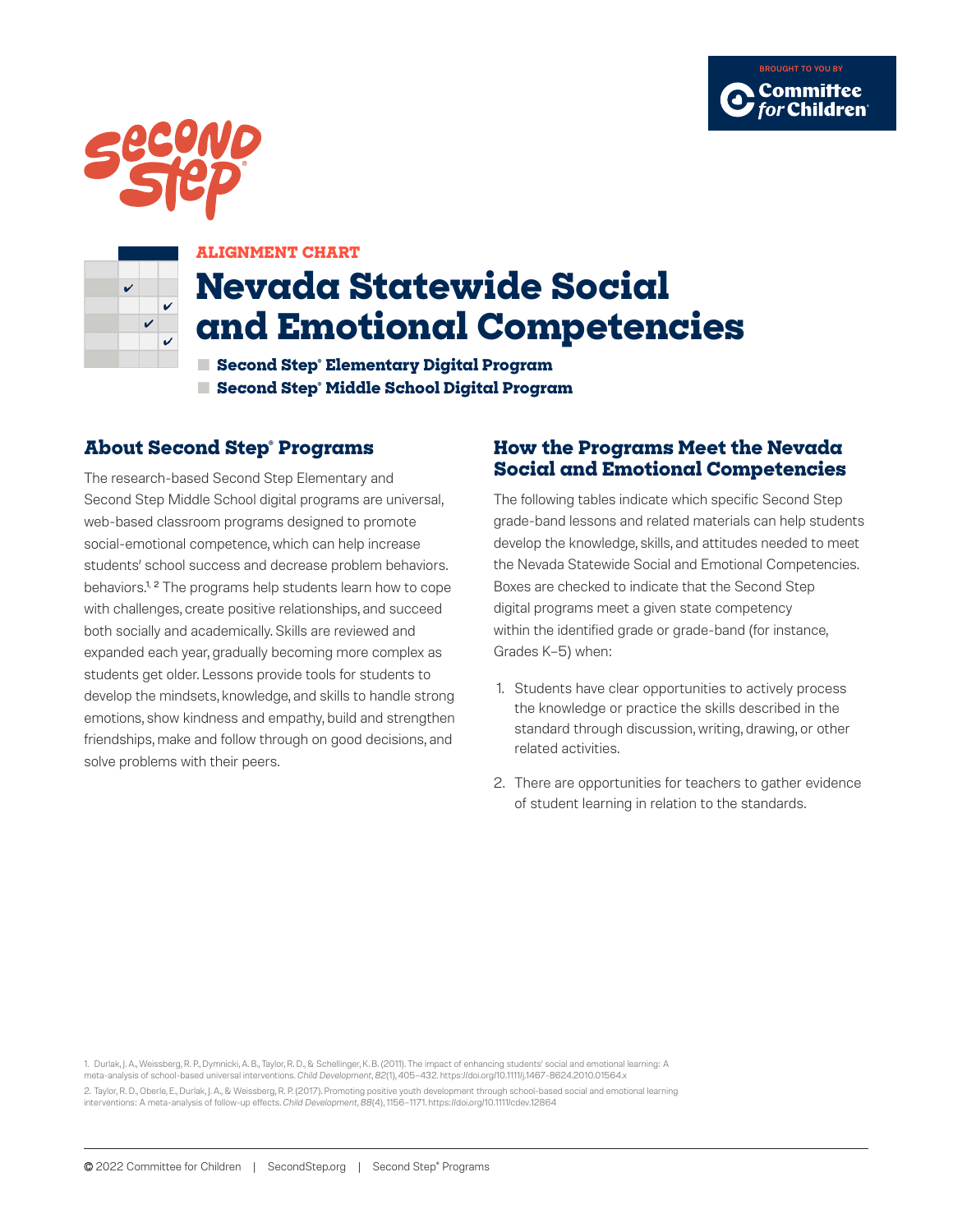|  |                                                                                                                       |                                               |                |                   |                       |                                       |                                                 |                                                                   |                                                               |                                              |                         |                                   | <b>Key Skills and Concepts</b>  |                    |                                                           |                                     |                            |                                |                                                                                                      |                                                     |                       |                        |                                                                     |                                  |                            |                           |
|--|-----------------------------------------------------------------------------------------------------------------------|-----------------------------------------------|----------------|-------------------|-----------------------|---------------------------------------|-------------------------------------------------|-------------------------------------------------------------------|---------------------------------------------------------------|----------------------------------------------|-------------------------|-----------------------------------|---------------------------------|--------------------|-----------------------------------------------------------|-------------------------------------|----------------------------|--------------------------------|------------------------------------------------------------------------------------------------------|-----------------------------------------------------|-----------------------|------------------------|---------------------------------------------------------------------|----------------------------------|----------------------------|---------------------------|
|  |                                                                                                                       | Brain Builders<br>(Executive-Function Skills) |                |                   |                       | Unit 1: Growth Mindset & Goal-Setting |                                                 |                                                                   |                                                               |                                              |                         | <b>Unit 2: Emotion Management</b> |                                 |                    | Unit 3: Empathy & Kindness                                |                                     |                            |                                | Unit 4: Problem-Solving                                                                              |                                                     |                       |                        |                                                                     |                                  |                            |                           |
|  |                                                                                                                       |                                               |                |                   |                       |                                       | s while<br>of learning                          |                                                                   |                                                               | with                                         |                         | emotions                          | $\equiv$                        |                    | strategie<br>sing<br>∍                                    |                                     |                            |                                | make friends                                                                                         | before<br>calm                                      |                       | ds<br>me               | ੱ                                                                   | a problem                        | solution                   |                           |
|  | Kindergarten-Grade 3                                                                                                  |                                               |                |                   |                       | $\omega$<br>$\bar{\mathsf{p}}$        | nges<br>part<br>challer<br>s are                |                                                                   | can<br>brai                                                   | improve                                      |                         | δŇ<br>$\omega$                    |                                 |                    | ons by                                                    | and act kindly                      |                            | others                         | ships<br>운<br>helps<br>$\overline{5}$                                                                | $\mathbf{c}_1$<br>ions                              | solve problems        | and make               |                                                                     |                                  |                            |                           |
|  | <b>Nevada Statewide</b><br><b>Social and Emotional Competencies</b><br><b>Second Step® Elementary Digital Program</b> | Attention                                     | Working memory | nhibitory control | Cognitive flexibility | and<br>attention<br>snoo              | 둥<br>Persevere through c<br>recognizing mistake | Recognize unhelpful thoughts and replace<br>with helpful thoughts | $\omega$<br>≑<br>erstand that t<br>and change<br>Unde<br>grow | Recognize that skills<br>practice and effort | a practice plan<br>Make | one<br>dentify and name           | Recognize and identify emotions | strong<br>acognize | emoti<br>strong<br>ge stro<br>calm<br>Manage<br>to feel c | Recognize kindness<br>toward others | ake others' perspectives   | for<br>athy<br>empa<br>Develop | SS<br>$\frac{a}{\theta}$<br>kindnes<br>$\mathbf{\subseteq}$<br>engther<br>Recognize I<br>and strengt | emotio<br>Is<br>Manage strong e<br>solving problems | q<br>Apply strategies | accidents<br>Recognize | problem without blame<br>$\overline{g}$<br>State the p<br>name-call | solutions to<br>of many<br>Think | outcome<br>Explore possibl | solution<br>Pick the best |
|  | <b>Competencies</b>                                                                                                   |                                               |                |                   |                       |                                       |                                                 |                                                                   |                                                               |                                              |                         |                                   |                                 |                    |                                                           |                                     |                            |                                |                                                                                                      |                                                     |                       |                        |                                                                     |                                  |                            |                           |
|  | 1.1. Identify one's emotions.                                                                                         |                                               |                |                   |                       |                                       |                                                 |                                                                   |                                                               |                                              |                         | $\checkmark$                      | $\sqrt{2}$                      | $\checkmark$       | $\checkmark$                                              |                                     |                            |                                |                                                                                                      |                                                     |                       |                        |                                                                     |                                  |                            |                           |
|  | 1.2. Maintain an accurate and positive self-concept.                                                                  |                                               |                |                   |                       |                                       | $\checkmark$                                    | $\checkmark$                                                      | $\mathbf v$                                                   | $\checkmark$                                 | $\mathbf v$             |                                   |                                 |                    |                                                           |                                     |                            |                                |                                                                                                      |                                                     |                       |                        |                                                                     |                                  |                            |                           |
|  | 1.3. Recognize individual strengths.                                                                                  |                                               |                |                   |                       |                                       |                                                 |                                                                   |                                                               | V                                            |                         |                                   |                                 |                    |                                                           |                                     |                            |                                |                                                                                                      |                                                     |                       |                        |                                                                     |                                  |                            |                           |
|  | 1.4. Experience a sense of self-efficacy.                                                                             |                                               |                |                   |                       | $\mathbf{v}$                          | $\checkmark$                                    | $\mathbf v$                                                       | $\checkmark$                                                  | V                                            | $\checkmark$            |                                   |                                 |                    | $\checkmark$                                              | $\checkmark$                        |                            |                                | $\checkmark$                                                                                         | $\checkmark$                                        |                       |                        |                                                                     |                                  |                            |                           |
|  | 2.1. Regulate emotions.                                                                                               |                                               |                |                   |                       |                                       |                                                 |                                                                   |                                                               |                                              |                         | $\checkmark$                      | $\checkmark$                    | $\vee$             | $\mathbf{v}$                                              |                                     |                            |                                |                                                                                                      | $\checkmark$                                        |                       |                        |                                                                     |                                  |                            |                           |
|  | 2.2. Manage stress.                                                                                                   |                                               |                |                   |                       |                                       |                                                 |                                                                   |                                                               |                                              |                         |                                   |                                 |                    |                                                           |                                     |                            |                                |                                                                                                      |                                                     |                       |                        |                                                                     |                                  |                            |                           |
|  | 2.3. Monitor and achieve behaviors related to school and<br>life success.                                             |                                               |                |                   |                       |                                       |                                                 |                                                                   |                                                               |                                              | V                       |                                   |                                 |                    |                                                           |                                     |                            |                                |                                                                                                      |                                                     |                       |                        |                                                                     |                                  |                            |                           |
|  | 3.1. Exhibit empathy.                                                                                                 |                                               |                |                   |                       |                                       |                                                 |                                                                   |                                                               |                                              |                         |                                   |                                 |                    |                                                           | $\mathbf{v}$                        | $\boldsymbol{\mathcal{U}}$ | $\checkmark$                   | $\sqrt{2}$                                                                                           | $\sqrt{2}$                                          | $\sqrt{2}$            | $\mathbf v$            | $\sqrt{2}$                                                          | $\mathbf v$                      | $\checkmark$               | $\mathbf v$               |
|  | 3.2. Appreciate diversity.                                                                                            |                                               |                |                   |                       |                                       |                                                 |                                                                   |                                                               |                                              |                         |                                   | $\checkmark$                    |                    |                                                           | $\checkmark$                        | $\checkmark$               | $\vee$                         | $\checkmark$                                                                                         |                                                     | $\checkmark$          | $\vee$                 | $\sqrt{2}$                                                          | $\mathbf{v}$                     | $\checkmark$               | $\checkmark$              |
|  | 3.3. Understand social and ethical norms for behavior, and<br>recognize family, school, and community supports.       |                                               |                |                   |                       |                                       | $\checkmark$                                    |                                                                   |                                                               | $\boldsymbol{\mathcal{U}}$                   | V                       | $\mathbf v$                       | $\checkmark$                    | V                  | $\mathbf{v}$                                              | $\mathbf v$                         | $\boldsymbol{\nu}$         | $\mathbf{v}$                   | $\boldsymbol{\mathcal{U}}$                                                                           | $\checkmark$                                        | $\mathbf v$           | $\checkmark$           | $\boldsymbol{\mathcal{U}}$                                          | $\checkmark$                     | V                          | $\checkmark$              |
|  | 4.1. Build and maintain relationships with diverse groups and<br>individuals.                                         |                                               |                |                   |                       |                                       |                                                 |                                                                   |                                                               |                                              |                         |                                   |                                 |                    |                                                           |                                     |                            |                                |                                                                                                      |                                                     |                       |                        |                                                                     |                                  | V V V V V V V V V V V      |                           |
|  | 4.2. Communicate clearly to express needs and resolve conflict.                                                       |                                               |                |                   |                       |                                       |                                                 |                                                                   |                                                               |                                              |                         |                                   |                                 |                    |                                                           |                                     |                            |                                |                                                                                                      |                                                     | $\checkmark$          | $\checkmark$           | $\checkmark$                                                        |                                  |                            |                           |
|  | 5.1. Problem-solve effectively.                                                                                       |                                               |                |                   |                       |                                       |                                                 |                                                                   |                                                               |                                              |                         |                                   |                                 |                    |                                                           |                                     |                            |                                |                                                                                                      | $\mathbf{v}$                                        | $\mathbf{v}$          | $\vee$                 | $\vee$                                                              | $\checkmark$                     |                            |                           |
|  | 5.2. Maintain accountable behaviors in school, personal, and<br>community contexts.                                   |                                               |                |                   |                       |                                       |                                                 |                                                                   |                                                               |                                              |                         |                                   |                                 |                    |                                                           |                                     |                            |                                |                                                                                                      |                                                     |                       | $\mathbf{v}$           |                                                                     | $\checkmark$                     | $\mathbf v$                |                           |

**Concepts**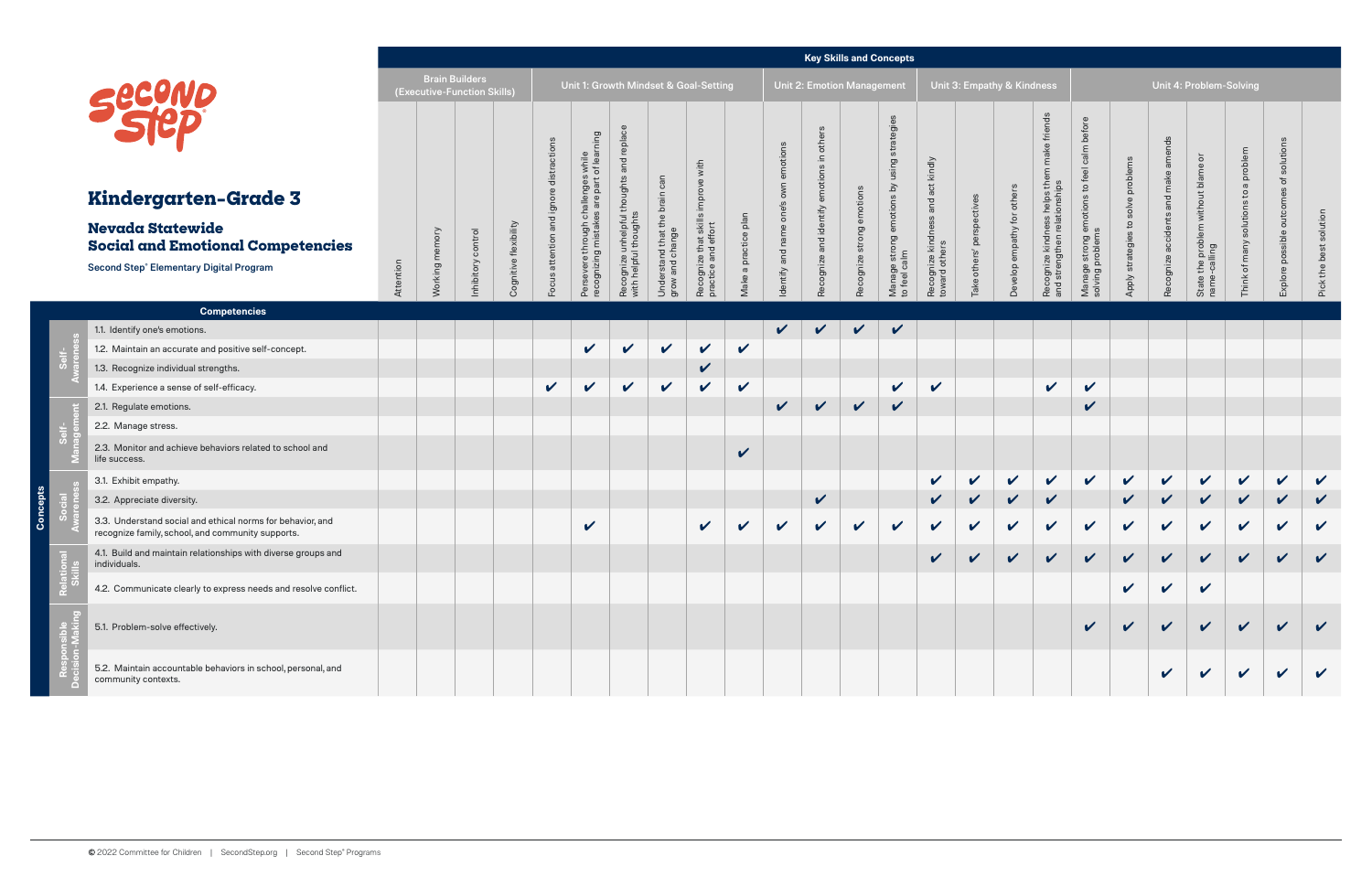|  |                                                                                                                 |           |                                                      |            |                       |              |                |                               |                          |                                      |                                                                                 |                                     | <b>Key Skills and Concepts</b>                              |                                               |                                                                |                                                                                |                                                                             |                                           |                                               |                                                                  |                                                                     |                                                                  |                                                       |                                                                                           |
|--|-----------------------------------------------------------------------------------------------------------------|-----------|------------------------------------------------------|------------|-----------------------|--------------|----------------|-------------------------------|--------------------------|--------------------------------------|---------------------------------------------------------------------------------|-------------------------------------|-------------------------------------------------------------|-----------------------------------------------|----------------------------------------------------------------|--------------------------------------------------------------------------------|-----------------------------------------------------------------------------|-------------------------------------------|-----------------------------------------------|------------------------------------------------------------------|---------------------------------------------------------------------|------------------------------------------------------------------|-------------------------------------------------------|-------------------------------------------------------------------------------------------|
|  |                                                                                                                 |           | <b>Brain Builders</b><br>(Executive-Function Skills) |            |                       |              | & Goal-Setting | <b>Unit 1: Growth Mindset</b> |                          |                                      |                                                                                 | <b>Unit 2: Emotion Management</b>   |                                                             |                                               | Unit 3: Empathy & Kindness                                     |                                                                                |                                                                             | Unit 4: Problem-Solving                   |                                               |                                                                  |                                                                     |                                                                  |                                                       |                                                                                           |
|  |                                                                                                                 |           |                                                      |            |                       |              |                | goals                         | goals                    | hard<br>$\pm$<br>ake<br>emotion      | <u>.e</u><br>$\pmb{\mathsf{w}}$<br>that regulating emotion<br>to make decisions | strategy                            | Apply planning ahead to manage recurring<br>strong emotions | differe<br>ing                                | 9e<br>운<br>y and<br>help t                                     | $\mathsf{c}_1$<br>Apply perspective-taking strategies<br>empathize with others | $\mathtt{c}$<br>y perspective-taking strategies<br>community a better place | calm before<br>of being                   | ce of speaking up for<br>a problem            | State the problem without blaming and from<br>all points of view | Generate solutions to take all points of view<br>into consideration | $\boldsymbol{\varpi}$<br>comes of solutions to<br>points of view | and<br>safe, respectful,                              | ldentify when, where, and with whom they<br>think it would be best to work on the problem |
|  | <b>Grades 4-5</b>                                                                                               |           |                                                      |            |                       |              |                | $\sigma$<br>tow               |                          |                                      |                                                                                 | $\overline{a}$<br>$\sharp$          |                                                             |                                               | empathy<br>can                                                 |                                                                                |                                                                             |                                           | eo                                            |                                                                  |                                                                     |                                                                  |                                                       |                                                                                           |
|  | <b>Nevada Statewide</b><br><b>Social and Emotional Competencies</b>                                             |           |                                                      | ontrol     | Cognitive flexibility |              |                | $\omega$<br>progro            | Reflect to inform future | strong                               |                                                                                 | y reappraisal as a<br>ion-managemen |                                                             | that people can have<br>ew about the same thi | gni<br>others<br>taki                                          |                                                                                |                                                                             | Explain the importance<br>problem-solving | Explain the importanc<br>oneself when solving |                                                                  |                                                                     | Evaluate possible out<br>problem based on all <sub>l</sub>       | Pick a solution that is sa<br>could work for everyone |                                                                                           |
|  | <b>Second Step® Elementary Digital Program</b>                                                                  | Attention | Working memory                                       | Inhibitory |                       | Set goals    | plans<br>Make  | Monitor                       |                          | Recognize that s<br>to think clearly | Recognize t<br>necessary t                                                      | Apply<br>emotic                     |                                                             | Recognize t<br>points of vie                  | Recognize that<br>ectiv<br>with<br>persp <sub>s</sub><br>along |                                                                                | Apply<br>their c                                                            |                                           |                                               |                                                                  |                                                                     |                                                                  |                                                       |                                                                                           |
|  | <b>Competencies</b>                                                                                             |           |                                                      |            |                       |              |                |                               |                          |                                      |                                                                                 |                                     |                                                             |                                               |                                                                |                                                                                |                                                                             |                                           |                                               |                                                                  |                                                                     |                                                                  |                                                       |                                                                                           |
|  | 1.1. Identify one's emotions.                                                                                   |           |                                                      |            |                       |              |                |                               |                          | $\checkmark$                         | $\boldsymbol{\mathcal{U}}$                                                      | $\checkmark$                        | $\checkmark$                                                |                                               |                                                                |                                                                                |                                                                             | $\checkmark$                              |                                               |                                                                  |                                                                     |                                                                  |                                                       |                                                                                           |
|  | 1.2. Maintain an accurate and positive self-concept.                                                            |           |                                                      |            |                       | $\mathbf v$  | $\checkmark$   | $\checkmark$                  | $\checkmark$             |                                      |                                                                                 |                                     |                                                             |                                               |                                                                |                                                                                |                                                                             |                                           |                                               |                                                                  |                                                                     |                                                                  |                                                       |                                                                                           |
|  | 1.3. Recognize individual strengths.                                                                            |           |                                                      |            |                       |              |                |                               |                          |                                      |                                                                                 |                                     |                                                             |                                               |                                                                |                                                                                |                                                                             |                                           |                                               |                                                                  |                                                                     |                                                                  |                                                       |                                                                                           |
|  | 1.4. Experience a sense of self-efficacy.                                                                       |           |                                                      |            |                       | $\checkmark$ | $\checkmark$   | $\sqrt{2}$                    | $\checkmark$             |                                      |                                                                                 | $\checkmark$                        | $\checkmark$                                                |                                               | $\checkmark$                                                   | $\checkmark$                                                                   | $\mathbf v$                                                                 |                                           |                                               |                                                                  |                                                                     |                                                                  | $\checkmark$                                          | $\checkmark$                                                                              |
|  | 2.1. Regulate emotions.                                                                                         |           |                                                      |            |                       |              |                |                               |                          | $\checkmark$                         | $\checkmark$                                                                    | $\mathbf v$                         | $\checkmark$                                                |                                               |                                                                |                                                                                |                                                                             | $\checkmark$                              |                                               |                                                                  |                                                                     |                                                                  |                                                       |                                                                                           |
|  | 2.2. Manage stress.                                                                                             |           |                                                      |            |                       |              |                |                               |                          |                                      |                                                                                 | V                                   | V                                                           |                                               |                                                                |                                                                                |                                                                             |                                           |                                               |                                                                  |                                                                     |                                                                  |                                                       |                                                                                           |
|  | 2.3. Monitor and achieve behaviors related to school and<br>life success.                                       |           |                                                      |            |                       | $\checkmark$ | $\checkmark$   | $\checkmark$                  | $\checkmark$             |                                      |                                                                                 |                                     |                                                             |                                               |                                                                |                                                                                |                                                                             |                                           |                                               |                                                                  |                                                                     |                                                                  |                                                       |                                                                                           |
|  | 3.1. Exhibit empathy.                                                                                           |           |                                                      |            |                       |              |                |                               |                          |                                      |                                                                                 |                                     |                                                             | $\checkmark$                                  | $\checkmark$                                                   | $\checkmark$                                                                   | $\boldsymbol{\mathcal{U}}$                                                  |                                           |                                               | $\checkmark$                                                     | $\checkmark$                                                        | $\checkmark$                                                     | $\checkmark$                                          | $\checkmark$                                                                              |
|  | 3.2. Appreciate diversity.                                                                                      |           |                                                      |            |                       |              |                |                               |                          |                                      |                                                                                 |                                     |                                                             | $\checkmark$                                  | $\mathbf v$                                                    | $\checkmark$                                                                   | $\checkmark$                                                                |                                           |                                               | $\checkmark$                                                     | $\checkmark$                                                        | $\checkmark$                                                     | $\checkmark$                                          | $\checkmark$                                                                              |
|  | 3.3. Understand social and ethical norms for behavior, and<br>recognize family, school, and community supports. |           |                                                      |            |                       |              | $\checkmark$   | $\mathbf v$                   | $\checkmark$             | $\mathbf v$                          | $\mathbf{v}$                                                                    | $\checkmark$                        | $\checkmark$                                                | $\checkmark$                                  | $\checkmark$                                                   | $\checkmark$                                                                   | $\mathbf v$                                                                 | $\mathbf{v}$                              | $\mathbf v$                                   | $\checkmark$                                                     | $\mathbf v$                                                         | $\boldsymbol{\mathcal{U}}$                                       | $\boldsymbol{\mathcal{U}}$                            | $\mathbf v$                                                                               |
|  | 4.1. Build and maintain relationships with diverse groups and<br>individuals.                                   |           |                                                      |            |                       |              |                |                               |                          |                                      |                                                                                 |                                     |                                                             | $\overline{\mathcal{L}}$                      | $\overline{\mathscr{L}}$                                       | $\mathbf{z}$                                                                   | $\mathbf{z}$                                                                | $\mathbf{z}$                              | $\mathbf{z}$                                  | $\mathbf{z}$                                                     | $\mathbf{z}$                                                        | $\mathbf{z}$                                                     | $\overline{ }$                                        | $\overline{ }$                                                                            |
|  | 4.2. Communicate clearly to express needs and resolve conflict.                                                 |           |                                                      |            |                       |              |                |                               |                          |                                      |                                                                                 |                                     |                                                             |                                               |                                                                |                                                                                |                                                                             |                                           | $\checkmark$                                  | $\checkmark$                                                     |                                                                     |                                                                  |                                                       |                                                                                           |
|  | 5.1. Problem-solve effectively.                                                                                 |           |                                                      |            |                       |              |                |                               |                          |                                      |                                                                                 |                                     |                                                             |                                               |                                                                |                                                                                | $\mathbf{v}$                                                                | $\checkmark$                              | $\checkmark$                                  | $\checkmark$                                                     | $\checkmark$                                                        | $\checkmark$                                                     | $\checkmark$                                          | $\boldsymbol{\nu}$                                                                        |
|  | 5.2. Maintain accountable behaviors in school, personal, and<br>community contexts.                             |           |                                                      |            |                       |              |                |                               |                          |                                      |                                                                                 |                                     |                                                             |                                               |                                                                |                                                                                |                                                                             |                                           |                                               | $\boldsymbol{\mathcal{U}}$                                       | V                                                                   | $\boldsymbol{\mathcal{U}}$                                       | $\checkmark$                                          |                                                                                           |

**Concepts**